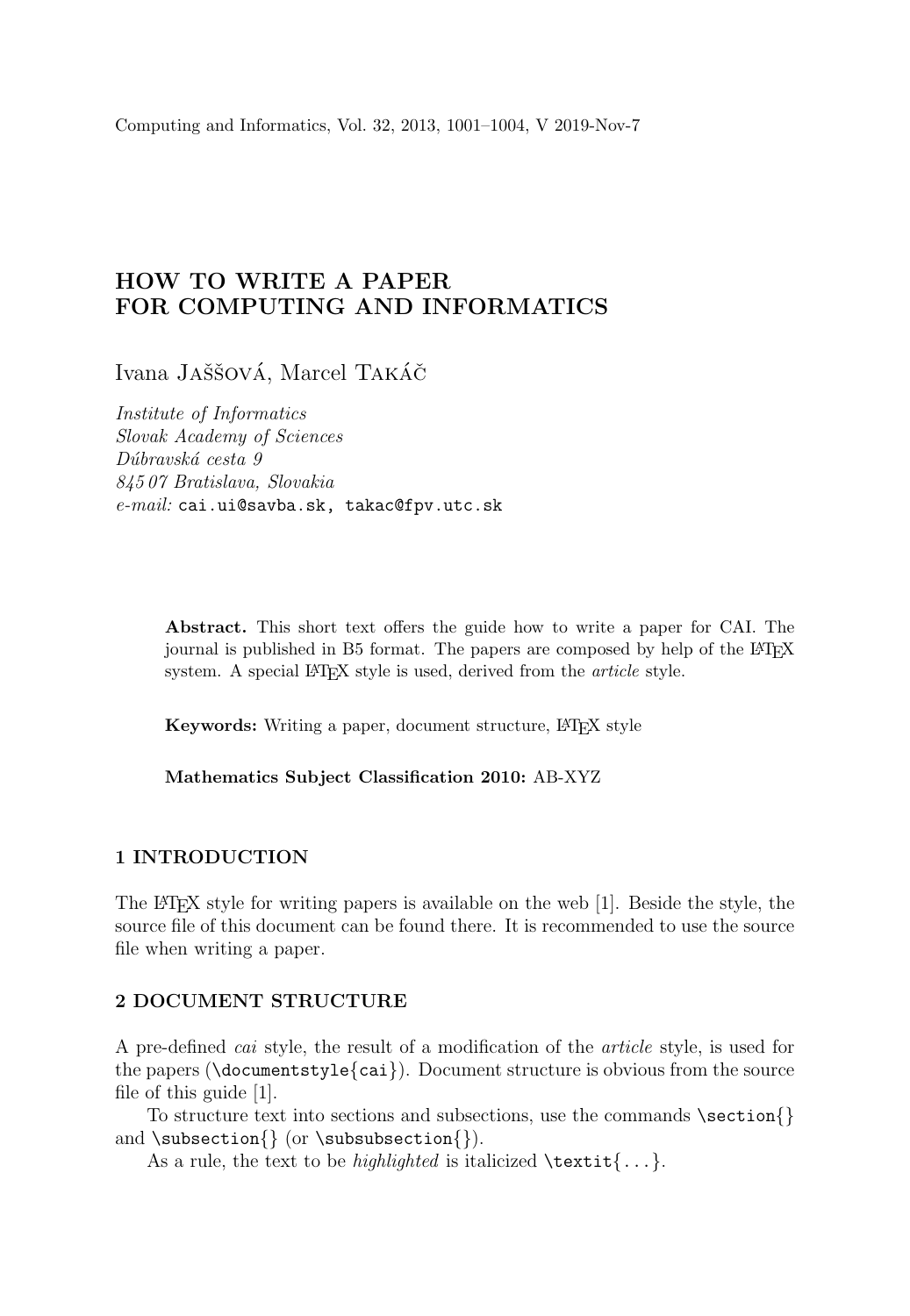# 2.1 Itemizing, Enumerating . . .

Itemized and numbered lists can be created by help of standard LATEX environments *itemize* and *enumerate*. For longer descriptions use lists in the *description* environment.

### 2.2 References

References to literature are listed in the end of the paper text, as shown in this document. To refer to a concrete literature, use the  $\c{cite}$ ...} command. As an example of literature reference, a journal paper, a book and a conference paper are given [3, 4, 5].

To refer to a section of the text, use the  $\label{c}$  \label{...} and  $\ref{...}$  commands.

# 3 INSERTING SPECIALS

#### 3.1 Tables

To insert tables, use the table environment:

```
\begin{table}
 ...
\caption{Caption for this table}\label{tabone}
\end{table}
```
To create a body of table, use standard LATEX methods. We did not create a body of table in the table environment.

## 3.2 Figures

To insert figures, use the figure environment:

```
\begin{figure}
```

```
...
\caption{Caption for this figure}\label{figone}
\end{figure}
```
To include external figures, use the \includegraphics{file.pdf} command from the graphicx package. External figures are admissible in the Encapsulated PostScript (.eps) or PDF (.pdf) format.

Figures can also be created by help of the techniques available directly in LATEX, or in PSTricks.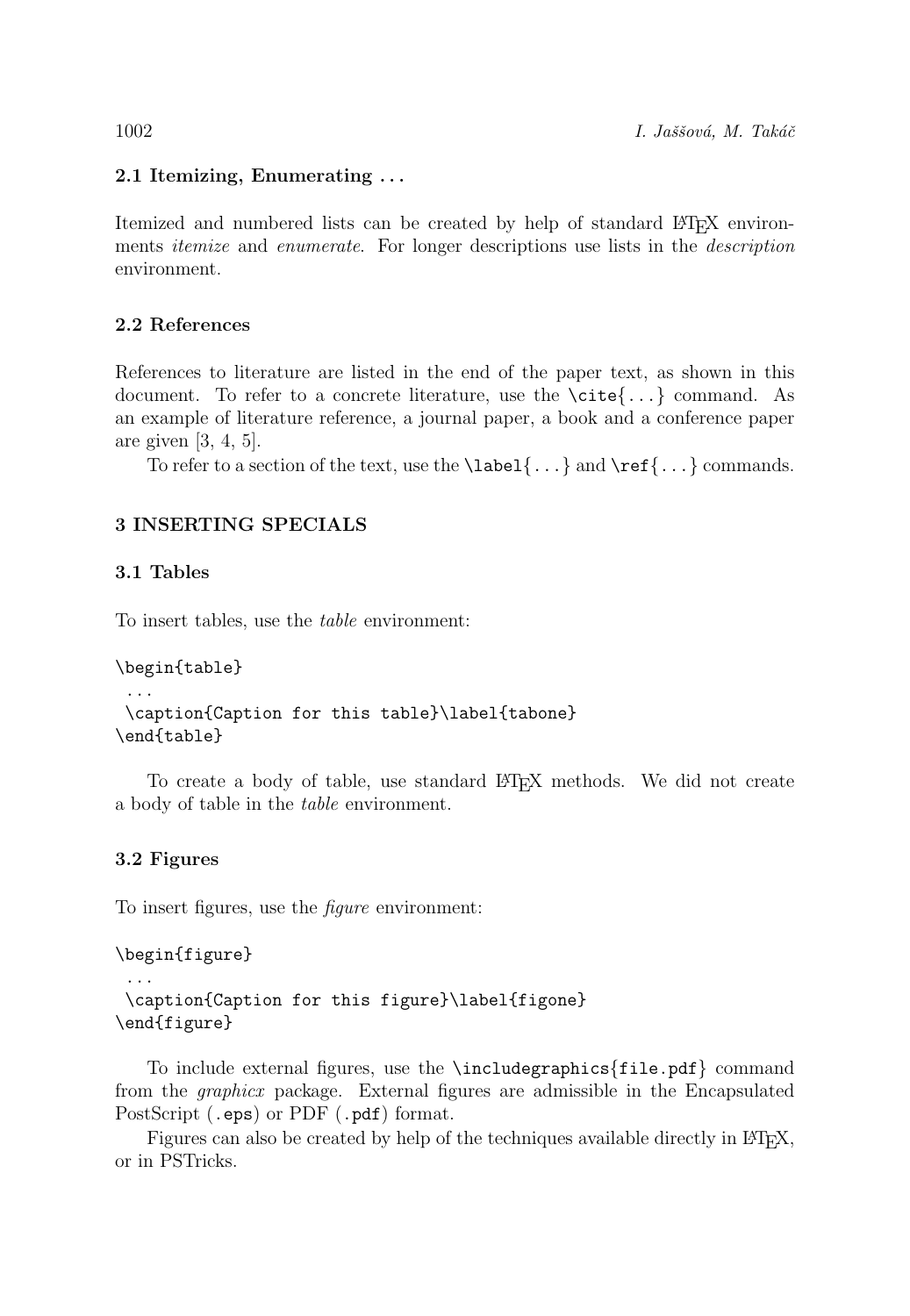# 3.3 Mathematical Constructions

Mathematical formulas are enclosed in \$ as the math bracket. To insert equations, use the \$\$. . . \$\$ constructions. To insert numbered equations, or equations to be referred to, use the equation environment.

```
\begin{equation}
 ...
\label{eqno1}
\end{equation}
```
For multi-line equations, use the *equarray* environment:

```
\begin{eqnarray[*]}
var_1 & rel_1 & eq1 \\
var_2 & rel_2 & eq2 \\
 ...
\end{eqnarray[*]}
```
## 3.4 Lemmas, Proofs. . .

To write Proofs, use the proof environment:

```
\begin{proof}
```

```
...
\end{proof}
```
If you need further (numbered) environments to express mathematical structure, define them according to the following example:

```
\newtheorem{lemma}{Lemma}
```
Lemma 1 (Hopcroft). This is Lemma...

# 4 CONCLUSIONS

We believe that this short guide will help you to write papers for CAI. In case of any technical problems, contact us at cai@fpv.utc.sk.

Having finished the paper, send the  $T_{F}X$  (.tex) and PDF (.pdf) files to the Editorial Office. If you insert external figures (.eps or .pdf), include them as well. Use the e-mail address cai.ui@savba.sk.

## REFERENCES

[1] JAŠŠOVÁ, I.—TAKÁČ, M.: CAI Style for Articles. Available on: http://www.cai.sk/style/, 2003.